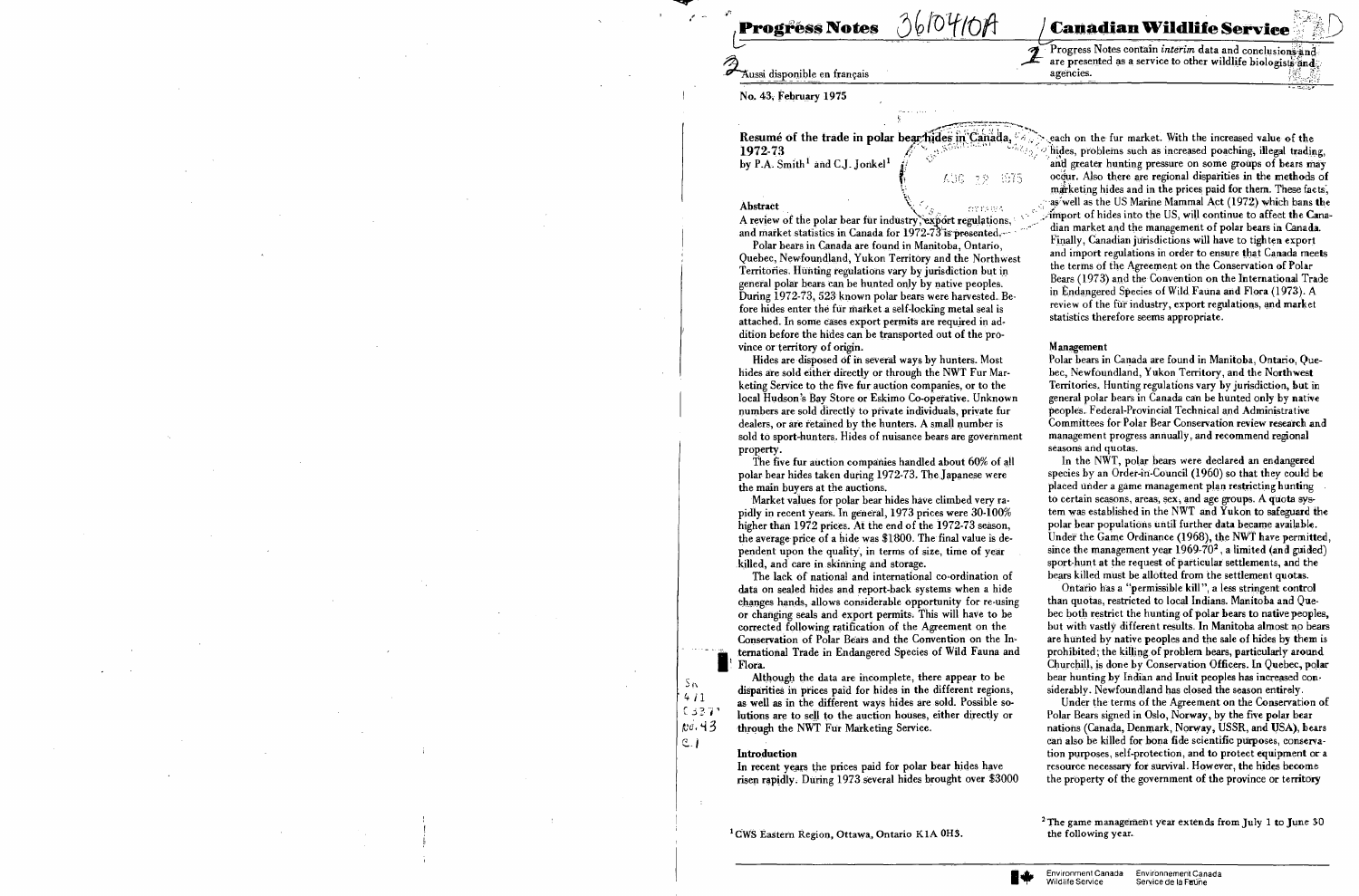where the bear was killed. All hides taken legally for any other reason can be traded by the hunter unless prohibited by national legislation. Because of a disagreement at the Oslo Conference over the use of the term "management", Canada must interpret killing for "scientific purposes" to include "scientific management purposes", in order to provide for the sale of hides by governments from bears killed fot control purposes,

The numbers of polar bears killed in Canada from 1921 to 1971 have been summarized by Harington (1961), Macpherson and Jonkel (1970), and Stirling and Macpherson (1972). The numbers of polar bears killed in Canada since the 1971-72 game management year are summarized in Table 1.

### Sealing (tagging) of polar bear hides

#### KiU data

In the NWT the number of seals allotted corresponds to the quota of bears permitted to be killed by each settlement. A few extra seals are kept in Regional Game Offices for confiscated hides, scientific specimens, etc. A fur Export Permit costing \$1.00 is required for the transport of each shipment of hides out of the Territories.

JIn Ontario. a.limited number of seals are issued to Indian hunters by Ministry of Natural Resources personnel in settlements. Since 1970 a Fur Bearing Animal Export Permit (no cost) is required.

After a polar bear has been skinned, but before the hide enters the fur market, a self-locking metal seal is attached to the hide. These seals are consecutively numbered and are labelled with the province or territory of origin. In sorne cases, export permits are required in addition before the hide can be transported out of the province or territory of origin, Each province and territory applies its own conditions for issuing seals and ex port permits and these are summarized below.

After being sealed, the hides can be disposed of in several ways (Table 2). In Manitoba, hides of nuisance bears killed by Game Officers and RCMP are Crown property and are sold by the Manitoba government by sealed tender, Prices received vary widely, apparently dependent on how well the sale is advertised. Proceeds from sales go to the Manitoba general revenue. In the NWT hides of nuisance bears become government property and are sold through Western Canadian Raw Fur AUction Sales Ltd.

Hides bought from hunters by Eskimo co-operatives are usually re-sold through a fur auction house and the profit returned to the local co-operative.

 $\sigma_{\lambda} = 0$ 

Fur auction companies handled some 59% (306) of all polar bear hides (523) taken in Canada during 1972-73. The Western Canadian Raw Fur Auction Sales Ltd. takes 6% commission, Hudson 's Bay Company and Dominion Soudack take 7%, and Ontario Trappers Association takes 5%. After an auction by the Ontario Trappers Association, handling charges and the 5% commission are deducted and the proceeds are divided, 60% going to the Indian hunter and 40% to the Indian Band.

ln Manitoba *no* seals are issued at present.

ln Newfoundland illegally taken hides are confiscated and sealed by game authorities. A Fur Export Permit (no cost) is required for the transport of a hide out of the Province.

Hides of polar bears taken in excess of the permissible kill in Ontario are held in storage for a year before being sold, causing a delay in payment to the hunter. This serves as a deterrent to an overkill. Unlike the quota system, however, the Indian settlement's permissible kill in the following year is not redùced.

ln Quebecall hides taken must carry a seal issued by the Ministère du Tourisme, de la Chasse et de la pêche. A Fur Export Permit (no cost) is required for the transport of a hide out of Quebec. There is a royalty fee of \$5,00 per hide.

By implication the NWT government values a bear hide at \$750. This is the difference between the cost of a successful sport-hunt package and an unsuccessful one, \$2500 and \$1750 respectively. These costs can be changed by the outfitters in the settlements; the proposed cost of a successful sport-hunt in 1973-74 is  $$3500$ . If the sport-hunt is unsuccessful, the seal *cannot* be used later by an Inuit. The kill by sport-hunters in the NWT in  $1972-73$  is shown in Table 3.

ln the Yukon seals are issued to hunters before bears are taken, and must be attached to a hide before processing or export from the territory. A maximum of six seals are issued each year, and an export permit of \$5.00 per hide is required to transport it out of the Yukon.

### Disposition of hides by hunters

Skins initially sold to the Eskimo Co-operatives are normally resold to individuals (see Table 4) or through the fur auction companies. The prices paid for the hides at the sales of fut auction companies are shown in Table 5. The hunter receives a percentage of the price paid: the actual percentage received depends upon the method used by the fur auction company to acquire the hide, that is, directly from the hunter, or through the NWT Fur Marketing Service, or through other sources (see Table 6).

In general, 1973 prices were 30-100% higher than in 1972. During 1973 the increase in average prices was 253%at the Western Canadian auction sales and  $74\%$  at the Hudson's Bay Company sales. These increases may reflect differences in the quality of the hides traded at various times.

Most skins are sold to brokers for foreign firms, mainly in Europe, Japan, and Hong Kong. Very few skins are bought at auctions by Canadians for Canadians. A small number are available in gift shops, but their sources vary. No skins may be imported into US under the US Marine Mammal Protection Act (Oct. 21, 1972; effective Dec. 21, 1972).

but at present there is no cross-checking of these exports. Furthermore, there is no national or international co-ordination of the data on sealed hides, and no report-back system when a hide changes hands. There remains, therefore, considerable opporturiity for re-using or changing seals and export permits. Also, illegal hides can be tanned privately, enter the retail trade and be mixed with legal hides which have been tanned legally and have had the seal removed. Upon ratifying the Agreement on the Conservation of Polar Bears and the Convention on Endangered Species, Canada will have to correct these discrepancies. A national agency could admiriister the trade, or a committee could co-ordinate efforts of the provinces and territories through existing enforcement agencies and a better, standardized export system. The Canadian Ma nagement Authority on the Convention on Endangered Species has consultations underway whereby an international export permit issued by a provincial or territorial authority will be required for the export from this country of any polar bear part or product. The Management Authority could act as a clearing house for export permits, which could contain such information as seal number and country of destination.

It is difficult to obtain adequate data on marketing because dealers understandably do not want to divulge information on their profits. Nonetheless, there appear to be obviow disparities in the prices paid for polar bear hides in the different regions of Canada, as well as in the ways hides are sold. It appears that the system most profitable to the hunter is through the NWT Fur Marketing Service. This service was established by the NWT Government to help the hunter in marketing furs directly through southern auction houses. The hunter is advanced government funds up to 75% of the estimated value of a hide as soon as it is properly dressed for shipping (that is, fleshed, scraped, dried and stretched). When the hide is sold at the auction, the government is reimbursed for its advance, and the hunter receives the balance. This service was designed to reduce quick local sales for small sums by the hunters, to present the hunter with an alternative means for marketing the skins, and to encourage him to upgrade the quality of skins traded. Too often the skinning has been done in a haphazard way, resulting in numerous cuts in the leather; the hait roots are exposed by careless scraping, so that the hair falls out when the hide is dressed. The trading centres are ail southern (see Table 6) and without government aid hunters are in a poor position to obtain maximum prices.

## Disposition of hides after sale by hunter

Regional disparities in the amounts of money received by individual hunters are further illustrated in Table 7. It will be noted that Pangnirtung, where a Game Management Officer was available to advise hunters about the use of the Fur Marketing Service, was able to profit quickly from therapid rise in prices between 1972 and 1973. By contrast, Clyde River settlement, which is situated in an isolated area and is without the help of a Game Management Officer, was selling hides far below market priees during 1973. A plan is currently under consideration by the Northwest Territories to expand the Fur Marketing Service aid to the hunters in order to help them obtain the best auction price at the lowest commission rates.

Fur auctions market 60% of the polar bear hides in Canada, and an unknown number of the remaining hides are sold directly to private individuals. In some settlements, this latter

type of sale appears to be substantial. A hunter confronted by a transient with cash is understandably tempted to sell and have his money immediately. A considerable number of hides are still sold to local trading posts, and the advancing of credit by traders helps maintain this type of marketing. Private sales, sales to trading posts, and sales by tender as used in Manitoba, usually result in a low gain to the hunter, so that the NWT Fur Marketing Service, and selling directly to the auction houses appear to be increasingly preferred alternatives for marketing polar bear hides.

Market values for polar bear hides have climbed very rapidly in recent years, particularly during 1973. The quality of hides in terms of size, time of year killed, and the care in skinning and storage, determines the final value of each skin. Because of the varions ways hides are sold, however, there is a great variation in the prices obtained by an Inuit or Indian hunter or a governmentagency.

There are a great many licensed taxidermists in Canada, bùt only a few of them process polar bear hides. The taxidermists who accept most polar bear hides are in Winnipeg, Montreal, Vancouver, and cities in Ontario. Licensing of, or reporting by, taxidermists who handle these skins is governed by the provincial wildlife legislation. .

#### **Discussion**

In addition to the metal seal fastened to a hide, a game export permit is needed to transport hides between most jurisdictions,

"

Buyers, especially those from Japan, have become very competitive at the large fur auctions in recent years. One reason for this trend appears to be the increasing affluence among the ultimate consumers. Polar bear rugs have long been a sta· tus symbol and a valued trophy in western nations, but only recently have they become fashionable in Asia. The hait is also much valued by private and commercial producers of dry flies for sport-fishing. Much of that demand is no doubt filled from remnants, trimmings, and spoiled hides, but the hunter, having already sold the hides, receives no further financia1 benefit. The taxidermist or furrier probably makes the most profit from this trade.

We can predict that the demand for fur will continue to rise as affluence and human numbers increase. The supply of polar bear hides on a world scale, however, will probably slow-Iy decline, or perhaps rema'in constant\_ Huntinghas heen banned in the USSR since 1956 and in Norway since mid·1973. ln Alaska, Canada, and Greenland, hunting is now restricted to native peoples, except for the limited sport-hunt in Canada, and in most places strict quotas are enforced. Inevitably, therefore, prices of polar beat hides will rise. Reseàrch and man· agement will become increasingly important, both to obtain a maximum gain, as weil as to preserve the species. Better law enforcement and tighter controls on hunting, processing, trade, and export will be reqùired if poachingand ilIegal trade are not to increase in parallel with the increase in economic value. Seals on the hides and export permits provide a mechanism for such controls. The recent Polar Bear Agreement and the Convention on International Trade in Endangered Species provide the basis for national and international control coordination.

Canada, as the largest producer of polar bear bides, may find it necessary to develop a comprehensive reporting system from hunter to final consumer, in order to prevent extensive abuses. In the international conservation community, Canada already has a reputation as a "country of convenience" for the trans-shipment of furs of endangered species such as the spotted cats. With the dosure of the US market in polar bear hides by the US Marine Mammal Protection Act, there could be a greater incentive for ilIegal movement of hi des, and an increase in the black market, already rumoured to be as high as \$10,000 a hide.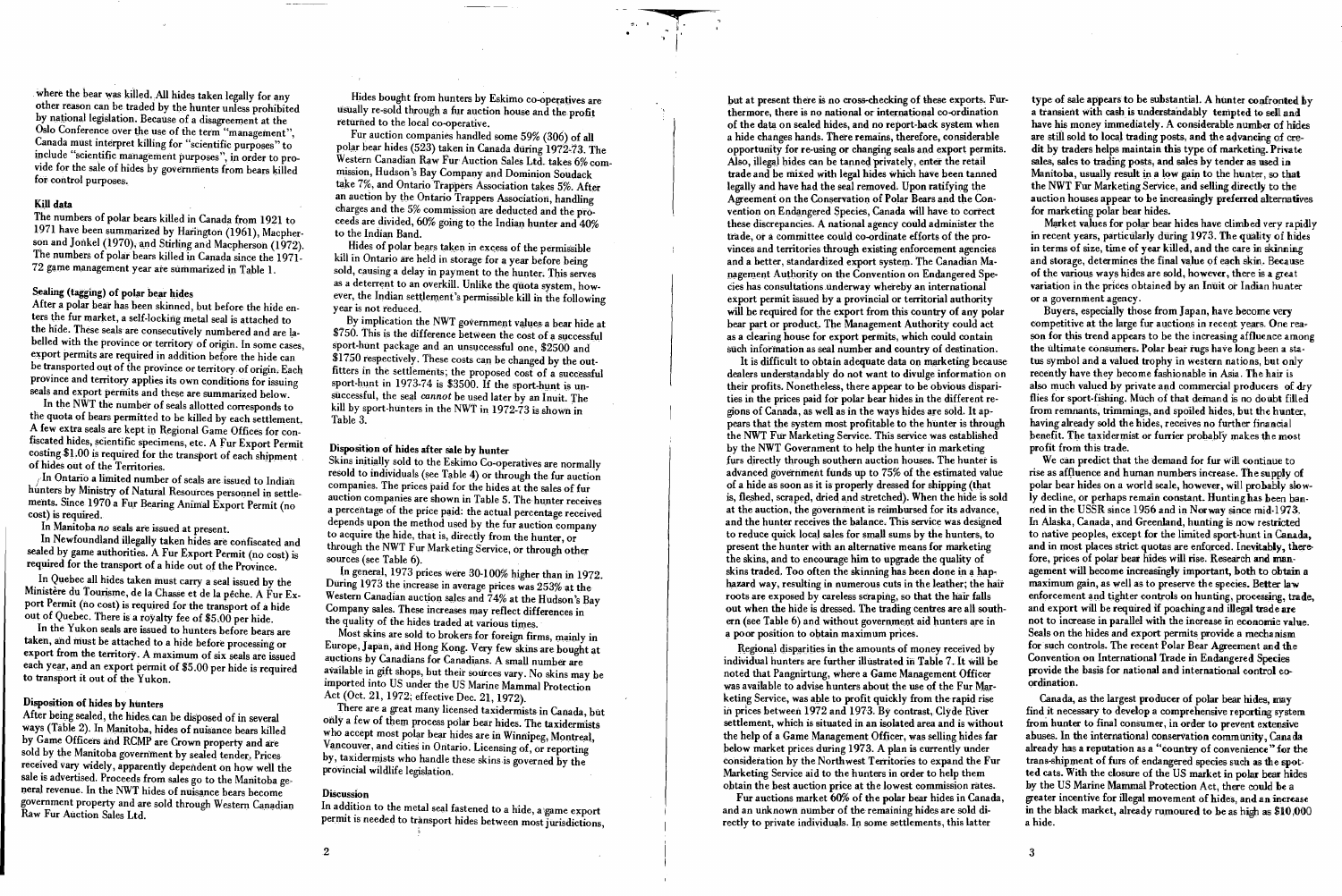#### Acknowledgements

We wish to thank Dr. D.R. Flook, Canadian Wildlife Service, A. Cleven of Hudson's Bay Company, and M. Soudack of Dominion Soudack Fur Auction Sales Ltd. for critically reviewing this paper and for suggesting new points pertinent to trade and management. We should also like to thank Ted Pappas, Jr., of Western Canadian Raw Fur Auction Sales Limited, and numerous territorial, provincial, and federal government personnel for being extremely helpful in supplying much of the information.

## References

Harington, C.R. 1961. Some data on the polar bear and its utilization in the Canadian Arctic. Can. Wildl. Ser., Dept. North. Aff. and Natl. Res. 28pp.

Macpherson, A. and C. Jonkel. 1970. Polar bear management changes in Canada. IUCN New Series, Supplementary Paper, No.  $29:12-14$ .

Stirling, I. and A. Macpherson. 1972. Polar bear management changes in Canada. IUCN New Series, Supplementary Paper, No.  $35:54-59$ .

#### Table 1

Polar bear kill data in Canada, 1971-73

| <br>.<br>$\cdot$ | 1971-72              |                | 1972-73              |      |
|------------------|----------------------|----------------|----------------------|------|
| $-1$             | Recommended<br>quota | Kill           | Recommended<br>quota | Kill |
| <b>NWT</b>       | 422                  | 409            | 450                  | 429  |
| Ontario          | $30*$                | 20             | $30*$                | 12   |
| Manitoba         | 50                   | 9              | 50                   | 15   |
| Newfoundland     | $\bf{0}$             | $\overline{2}$ | $\bf{0}$             | 6    |
| Quebec           | 20                   | 55             | 20                   | 57   |
| Yukon            | ٠.<br>6              | 6              | 6                    | 4    |
| Total            | 528                  | 501            | 556                  | 523  |

 $\boldsymbol{4}$ 

\*Ontario has a permissible kill instead of a quota system.

## Table 2

Disposition of hides by hunter

| Disposition                                                               | Yr.                  | No. hides                          | Price                                            | Location                                                    |
|---------------------------------------------------------------------------|----------------------|------------------------------------|--------------------------------------------------|-------------------------------------------------------------|
| To museums as<br>specimens<br>(Scientific Collectors<br>Permit necessary) | Each yr.             | 5 approx.                          |                                                  |                                                             |
| By sealed tender                                                          | 1972-73              | 15                                 | \$35-705                                         | Manitoba only                                               |
| Retained by hunter                                                        | Each yr.             | 20 approx.                         |                                                  |                                                             |
| To Eskimo Co-op                                                           | 1972<br>1972-73      | $\boldsymbol{2}$<br>$\overline{2}$ | \$190 (av.)<br>\$565                             | Povungnituk, P.Q.<br>Katudgvik Co-op,<br>Coral Harbour, NWT |
|                                                                           | 1972-73              | 8                                  | $\mathcal{D}$<br>\$400                           | Naujat Co-op<br>Repulse Bay, NWT                            |
|                                                                           | 1973                 |                                    | \$45/ft winter<br>\$55/ft early<br>spring        | Resolute, NWT                                               |
|                                                                           |                      |                                    | \$80/ft late<br>spring                           |                                                             |
|                                                                           | 1973                 |                                    | \$40/ft                                          | Grise Fiord, NWT                                            |
| To Hudson's Bay Co.                                                       | 1972<br>1973         | 3<br>16                            | \$250 (av.)<br>\$520<br>$\overline{\phantom{a}}$ |                                                             |
|                                                                           | 1973<br>1973<br>1973 | $\mathbf 5$<br>6<br>$\mathbf i$    | \$700<br>$\cdot$<br>\$700<br>$\cdot$<br>\$200    |                                                             |
|                                                                           |                      | HBC average                        | \$547                                            |                                                             |
| To fur auction<br>companies                                               | 1973<br>1973         | 10<br>$\overline{2}$               | $$1260$ (av.)<br>\$1225                          | *Coral Harbour, NWT<br>*Pangnirtung, NWT                    |
| To private fur<br>dealers                                                 | 1973                 |                                    | \$75/ft                                          | Aklavik                                                     |
| To private                                                                | 1971-72              | $\boldsymbol{2}$                   | \$300 (av.)                                      | Koartak, P.Q.                                               |
| individuals                                                               | 1973                 | 1(9 ft)                            | \$700                                            | Yukon                                                       |
|                                                                           | 1973                 | 1(10 ft)                           | \$1100                                           | Resolute, NWT                                               |
|                                                                           | 1973                 | $3(6-7)$ ft)                       | \$450 (av.)                                      | Resolute, NWT                                               |
|                                                                           | 1973                 | $1(8\frac{1}{2} \text{ ft})$       | \$450                                            | Great Whale River, P.Q.                                     |
|                                                                           | 1973                 | 2                                  | $$540$ (av.)                                     | Coral Harbour, NWT                                          |
|                                                                           | 1973                 | 2                                  | \$725                                            | Repulse Bay, NWT                                            |
|                                                                           | 1973                 | 1<br>Average price                 | \$700<br>\$571                                   | Pangnirtung, NWT                                            |
| To Ontario Trappers                                                       | Dec. 1972#           |                                    | $$86-377+$                                       |                                                             |
| Assoc. via Ontario<br>Gov't at North Bay<br><b>Fur Auction</b>            | May 1973#            |                                    | \$565-660‡                                       |                                                             |

\*These figures were obtained from the NWT Fur Marketing Service.

#The Ontario Indian hunter receives 60%, and the Indian band 40% of these prices, after deduction of 5% commission and handling charges.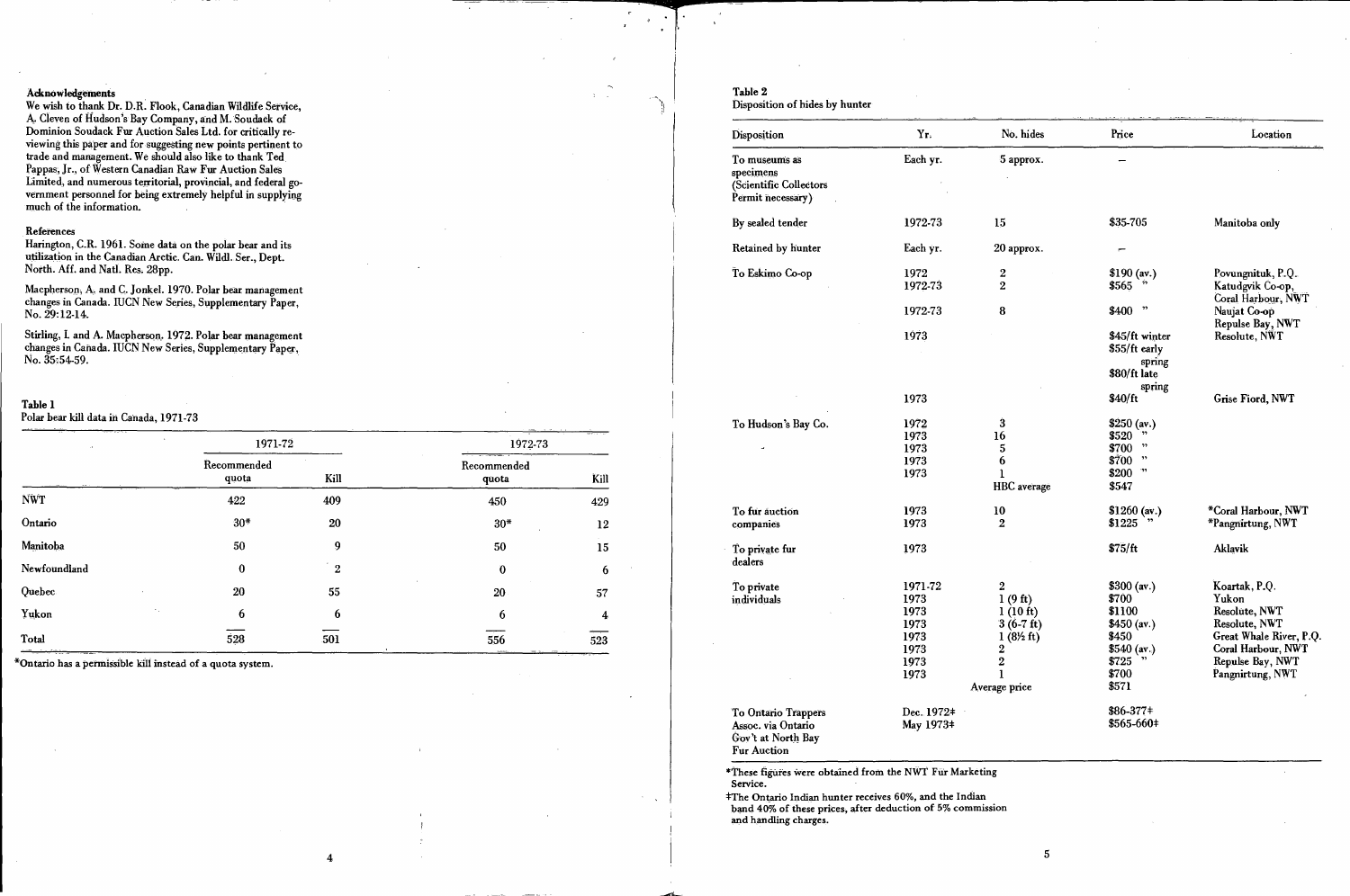## Table 3

# Kill by sport-hunters in the NWT in 1972-73

| Settlement    | No. skins taken |
|---------------|-----------------|
| Coral Harbour | ı               |
| Sachs Harbour | 2               |
| Holman Island | 1               |
| Paulatuk      | 2               |
| Pond Inlet    | 3               |
| Total         | $0*$            |

\*2.1% of all skins taken in the NWT or 1.8% of the bears taken<br>in Canada during the management year July 1, 1972 to<br>June 30, 1973.

# Table 4

Prices charged to individuals on resale of hides by Eskimo Co-op  $\sim$ 

| Year    | Settlement              | Size    | Price                                                          |
|---------|-------------------------|---------|----------------------------------------------------------------|
| 1972    | Great Whale River, P.Q. | 6 ft    | \$500                                                          |
| 1973    | Grise Fiord, NWT        |         | \$55/ft<br>until 30 Apr. 1973<br>\$70/ft<br>after 30 Apr. 1973 |
|         | Resolute, NWT           |         | \$75/ft                                                        |
| 1972-73 | Port Burwell, NWT       | r.<br>٠ | \$55/ft                                                        |

6

 $\sim$ 

Table 5 Prices paid at auctions during 1972-73

 $\begin{picture}(120,15) \put(0,0){\line(1,0){15}} \put(15,0){\line(1,0){15}} \put(15,0){\line(1,0){15}} \put(15,0){\line(1,0){15}} \put(15,0){\line(1,0){15}} \put(15,0){\line(1,0){15}} \put(15,0){\line(1,0){15}} \put(15,0){\line(1,0){15}} \put(15,0){\line(1,0){15}} \put(15,0){\line(1,0){15}} \put(15,0){\line(1,0){15}} \put(15,0){\line($ 

| Auction<br>house    | Date            | No. skins                        | Condition<br>of hide | Size                                                             | Price range<br>(in dollars) | Average price<br>(in dollars) |
|---------------------|-----------------|----------------------------------|----------------------|------------------------------------------------------------------|-----------------------------|-------------------------------|
| Western             | Jan.            | $42*(50)$                        | Heavy                | 8 <sup>1</sup> / <sub>2</sub> -10 <sup>1</sup> / <sub>2</sub> ft | 840-1030                    | $\overline{\phantom{a}}$      |
| Canadian            | 1973            |                                  | Flatter              | 8 <sup>1</sup> / <sub>2</sub> -10 <sup>1</sup> / <sub>2</sub> ft | 550-650                     |                               |
|                     |                 |                                  | Flat                 | Mixed                                                            | 260-450                     |                               |
|                     |                 |                                  |                      |                                                                  |                             | 571                           |
|                     | Feb.            | 24 (24)                          | Good quality         |                                                                  | 90-110/ft                   |                               |
|                     | 1973            |                                  |                      | $6-10$ ft                                                        | 520-1100                    |                               |
|                     |                 |                                  | Flatter,             |                                                                  | 70-80/ft                    |                               |
|                     |                 |                                  | stained              | $6-1.0$ ft                                                       | 420-1100                    | $\overline{a}$                |
|                     |                 |                                  | Poorer               |                                                                  | <70/ft                      | 710                           |
|                     |                 |                                  |                      |                                                                  |                             |                               |
|                     | April           | 19(20)                           |                      | $>8f$ t                                                          | 1600-1800                   |                               |
|                     | 1973            |                                  | Ordinary             | $8ft$                                                            | 1100-1500                   | 1221                          |
|                     |                 |                                  |                      |                                                                  |                             |                               |
|                     | June            | 30(31)                           | Heavy                | 9-10ft                                                           | 1925-1995                   | شت                            |
|                     | 1973            |                                  | Heavy                | $8.9$ ft                                                         | 1800-1900                   |                               |
|                     |                 |                                  | Heavy                | $8ft$                                                            | 1500-1775                   |                               |
|                     |                 |                                  | Flatter              | (2nds all sizes)                                                 |                             |                               |
|                     |                 |                                  | Badly                |                                                                  |                             |                               |
|                     |                 |                                  | stained              |                                                                  | 600-900                     | 1367                          |
|                     | Sept.<br>1973   | 42 (43)                          | Heavy                |                                                                  | 325-3400                    | 2017                          |
|                     | Total 157       |                                  |                      |                                                                  |                             |                               |
|                     |                 |                                  |                      |                                                                  |                             |                               |
| Hudson's<br>Bay Co. | Dec.<br>1972    | 0(0)                             |                      |                                                                  |                             |                               |
|                     | March           | (10)<br>7                        |                      | XXXL <sup>II</sup>                                               | 1210-1550                   | 1456                          |
|                     | 1973            | 23<br>(24)                       |                      | <b>XXL</b>                                                       | 70-1610                     | 955                           |
|                     |                 | 15(16)                           |                      | XL                                                               | 460-1160                    | 794                           |
|                     |                 | ı<br>4)                          |                      | L                                                                | 360                         | 360                           |
|                     |                 | $\ket{1}$<br>1                   |                      | M                                                                | 63                          | 63                            |
|                     | Total           | 47 (55)                          |                      |                                                                  |                             | 947                           |
|                     | May             | 7(7)                             |                      | <b>XXXL</b>                                                      | 1160-1930                   | 1673                          |
|                     | 1973            | 17(18)                           |                      | <b>XXL</b>                                                       | 510-1500                    | 922                           |
|                     |                 | 8(12)                            |                      | XL                                                               | 550-1000                    | 806                           |
|                     |                 | 0(1)                             |                      | L                                                                | -                           | $\rightarrow$ .               |
|                     |                 | $\bf{0}$<br>(1)                  |                      | LM                                                               | $\overline{\phantom{0}}$    |                               |
|                     |                 | $\mathbf{1}$<br>(1) dressed hide |                      |                                                                  | 1100                        | 1100                          |
|                     | Total           | 33 (40)                          |                      |                                                                  |                             | 1059                          |
|                     | Aug.            | 8(9)                             |                      | <b>XXXL</b>                                                      | 900-3050                    | 2270                          |
|                     | 1973            | 11(11)                           |                      | <b>XXL</b>                                                       | 400-2800                    | 1658                          |
|                     |                 | 4(4)                             |                      | XL                                                               | 675-2150                    | 1775                          |
|                     |                 | 1(11)                            |                      | L                                                                | 700                         | 700                           |
|                     |                 | $6(7)$ dressed hide              |                      |                                                                  |                             | 1182                          |
|                     | Total           | 30(32)                           |                      |                                                                  |                             | 1650                          |
|                     | Grand total 110 |                                  |                      |                                                                  |                             |                               |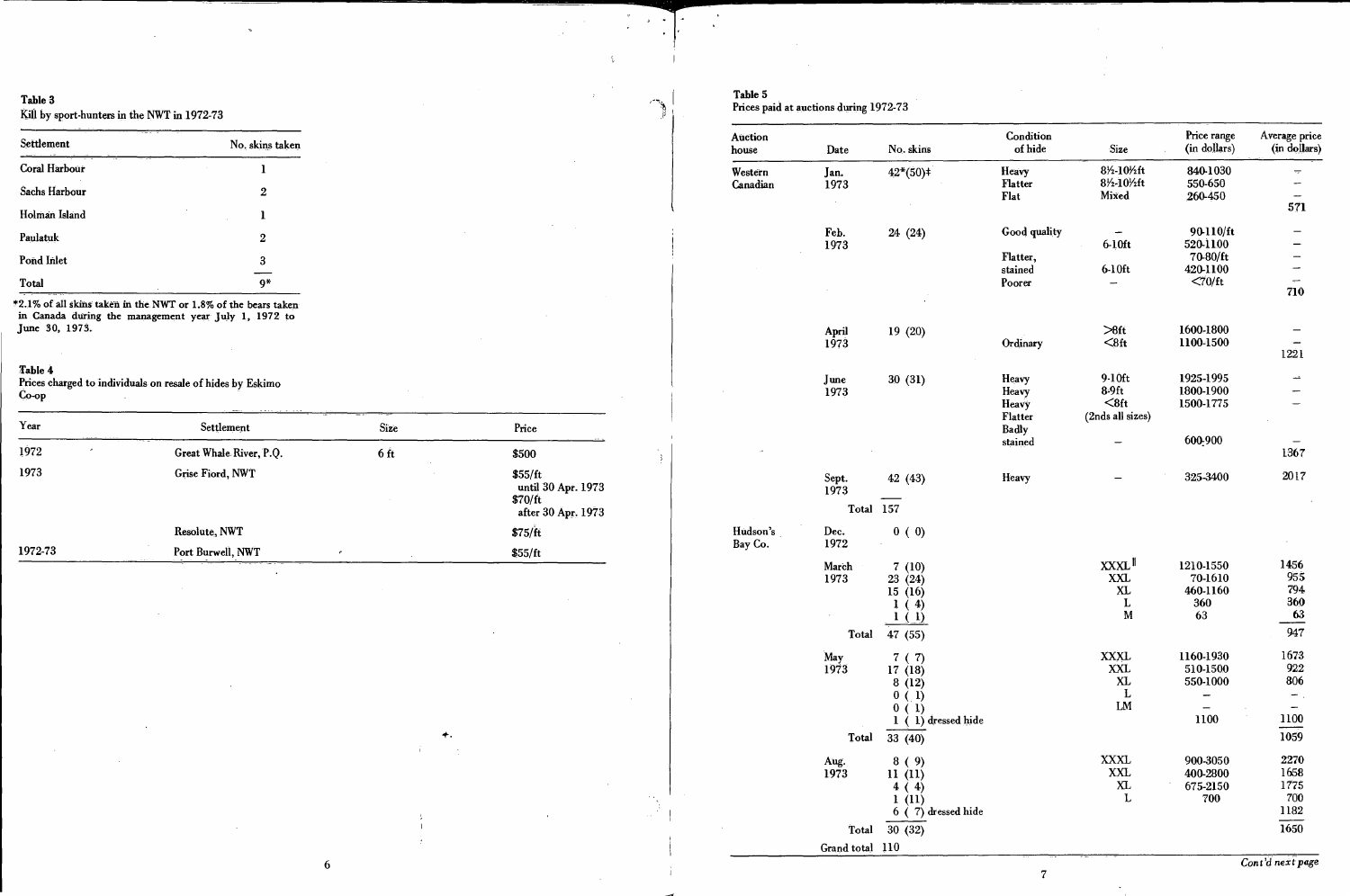Table 5 (cont'd)<br>Prices paid at auctions during 1972-73

| Auction<br>house                                                          | Date                | No. skins                                                    | Condition<br>of hide | Size                                                      | Price range<br>(in dollars)                                                                        | Average price<br>(in dollars) |  |
|---------------------------------------------------------------------------|---------------------|--------------------------------------------------------------|----------------------|-----------------------------------------------------------|----------------------------------------------------------------------------------------------------|-------------------------------|--|
| Manitoba<br>Gov.                                                          | 1973                | $15\pm$                                                      | Poor                 | $\equiv$                                                  | 35-705                                                                                             | 306                           |  |
| Dominion<br>Soudack                                                       | 1973                | $12\S$                                                       |                      |                                                           | 560-1520                                                                                           |                               |  |
| Ontario<br><b>Trappers</b>                                                | Dec.<br>1972<br>May |                                                              |                      | <b>XXL</b><br>Med.                                        | 290-400<br>95-400                                                                                  |                               |  |
|                                                                           | 1973                | $12\S$                                                       |                      |                                                           | 600-700                                                                                            |                               |  |
| Royal<br>Greenland<br>Trade Dept.,<br>Copenhagen                          | Nov.<br>1972        | 111                                                          |                      |                                                           | 256-3952                                                                                           | 1011                          |  |
| Number of skins actually auctioned.<br>auction.<br>Sold by sealed tender. |                     | Values in parentheses are the numbers of skins put up for    |                      | § Average annual total.<br>$85-100$ in ; M, $\leq 85$ in. | Size, length plus width: XXXL, >160 in.; XXL,<br>135-160 in.; XL, 115-135 in.; L, 100-115 in.; LM, |                               |  |
| Table 6<br>Canada                                                         |                     | Trading centres and sources of supply of polar bear hides in |                      |                                                           |                                                                                                    |                               |  |
| <b>Auction</b> house                                                      |                     |                                                              | Location             |                                                           | Main source of hides                                                                               |                               |  |
| <b>Dominion Soudack</b>                                                   |                     | Winnipeg                                                     |                      |                                                           | Eskimo Co-ops,<br><b>Individual Hunters</b>                                                        |                               |  |
| Hudson's Bay Company                                                      |                     | Montreal                                                     |                      |                                                           | H.B. Co. Posts,<br>Eskimo Co-ops,<br>Individual Hunters                                            |                               |  |
| Manitoba Government                                                       |                     | Winnipeg                                                     |                      |                                                           | Manitoba Game Officers<br>(nuisance bears and<br>confiscated hides)                                |                               |  |

Western Canadian Fur Auction Sales Ltd.

**Ontario Trappers Association** 

 $\frac{1}{2}$ 

 $\bm{8}$ 

North Bay

Vancouver

Ontario Indians

 $\mathbf{r}$ 

Individual Hunters,<br>Eskimo Co-ops,<br>NWT Government (confiscated<br>hides, nuisance animals)

Table 7<br>Comparison of average known prices. Numbers in brackets in-<br>dicate the number of skins

| Settlement            | 1971-72  | 1972-73 | $%$ increase<br>service and the con- |
|-----------------------|----------|---------|--------------------------------------|
| Broughton Island, NWT | 317(16)  | 495(11) | 56                                   |
| Clyde River, NWT      | 432 (40) | 448(23) | 4                                    |
| Pangnirtung, NWT      | 413(8)   | 844(8)  | 105                                  |
| Averages              | \$401    | \$536   | 34                                   |